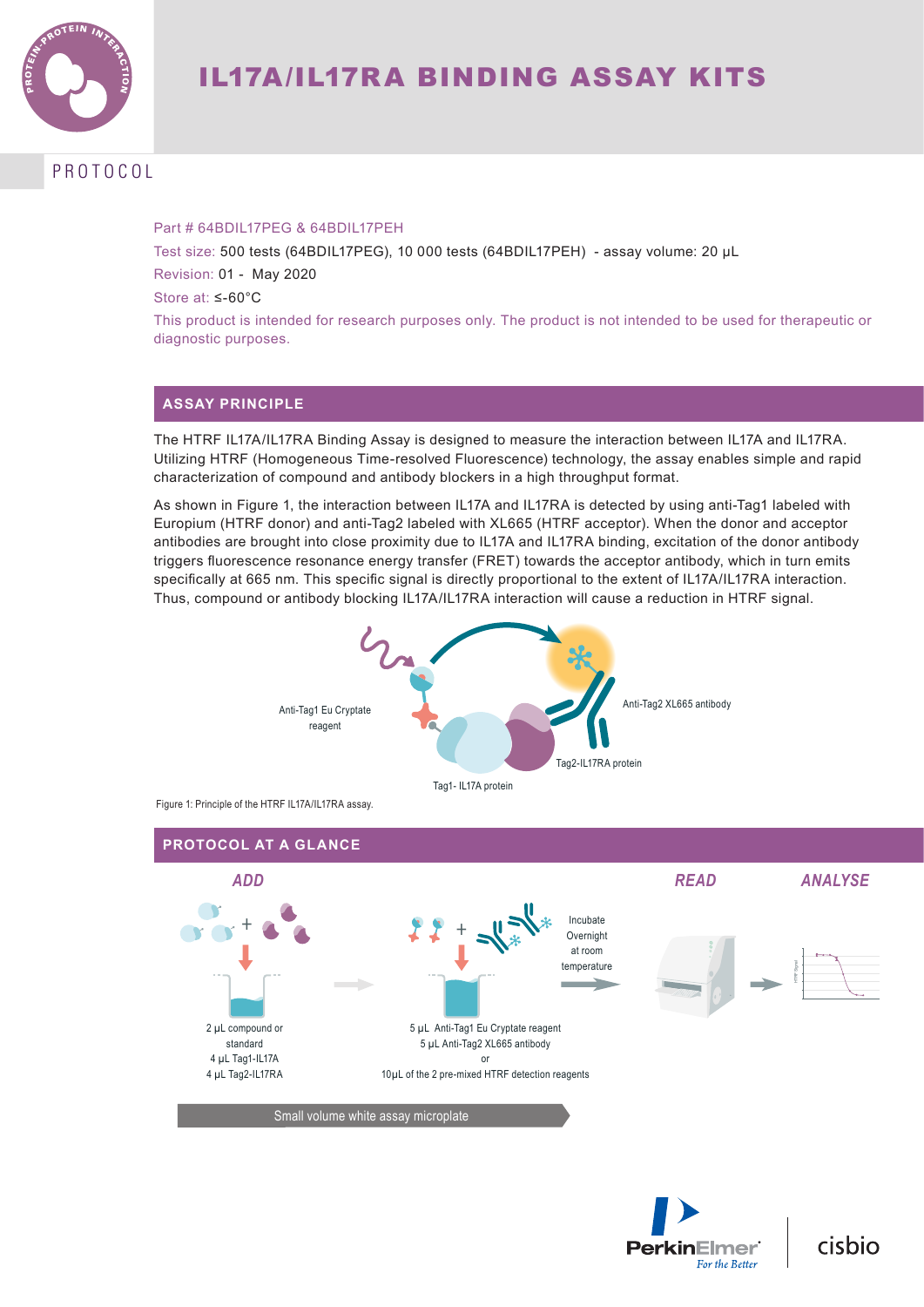| <b>KIT COMPONENTS</b>                    | <b>500 TESTS</b><br><b>CAT#64BDIL17PEG</b> | <b>10,000 TESTS</b><br><b>CAT#64BDIL17PEH</b> |
|------------------------------------------|--------------------------------------------|-----------------------------------------------|
| Tag1-IL17A<br>Lyophilized                | 1 vial                                     | 2 vials                                       |
| Tag2-IL17RA<br>Lyophilized               | 1 vial                                     | 2 vials                                       |
| IL17A-IL17RA standard<br>Frozen          | 1 vial - $40 \mu L$<br>$2.5 \mu M$         | 1 vial - $40 \mu L$<br>$2.5 \mu M$            |
| Anti-Tag1 Eu Cryptate reagent-<br>Frozen | 1 vial - $50 \mu L$<br>50X                 | $1$ vial - $1$ mL<br>50X                      |
| Anti-Tag2 XL665 antibody<br>Frozen       | 1 vial - $50 \mu L$<br>50X                 | 1 vial $-1$ mL<br>50X                         |
| PPI Europium Detection Buffer<br>Frozen  | 1 vial - 20 mL                             | 1 vial - 220 mL                               |

For reading, an HTRF®-Certified Reader is needed. Make sure to use the set-up for Eu Cryptate. For a list of HTRF-compatible readers and setup recommendations, please visit our website at: www.cisbio.com/readers

For HTRF microplate recommendations, please visit:www.cisbio.com/microplate-recommendations

## **STORAGE AND STABILITY**



Store the kit at ≤-60°C. Under appropriate storage conditions, reagents are stable until the expiry date indicated on the label.



**Reagents** 

Once reconstituted, tagged IL17A & IL17RA stock solution may be frozen, and can be thawed only once.

Once thawed (or reconstituted), anti-Tag solutions can be frozen once. To avoid freeze/thaw cycles, it is recommended to dispense remaining stock solutions into disposable plastic vials for storage at ≤-60°C.

Thawed PPI Europium Detection Buffer can be stored at 2-8°C on your premises.

### **REAGENT PREPARATION**

#### **BEFORE YOU BEGIN:**

- It is very important to prepare reagents in the specified PPI Europium detection buffer. The use of an incorrect buffer may affect reagent stability and assay results.
- Thaw the frozen reagents at room temperature.
- Before use, allow all reagents to warm up to room temperature then homogeneize buffer. It is recommended to filter buffers before use.
- The tagged protein solutions must be prepared in individual vials DO NOT premix tagged solutions prior to dispensing.
- The anti-Tag solutions must be prepared in individual vials and can be premixed prior to dispensing.
- Compounds may be prepared in PPI Europium detection buffer.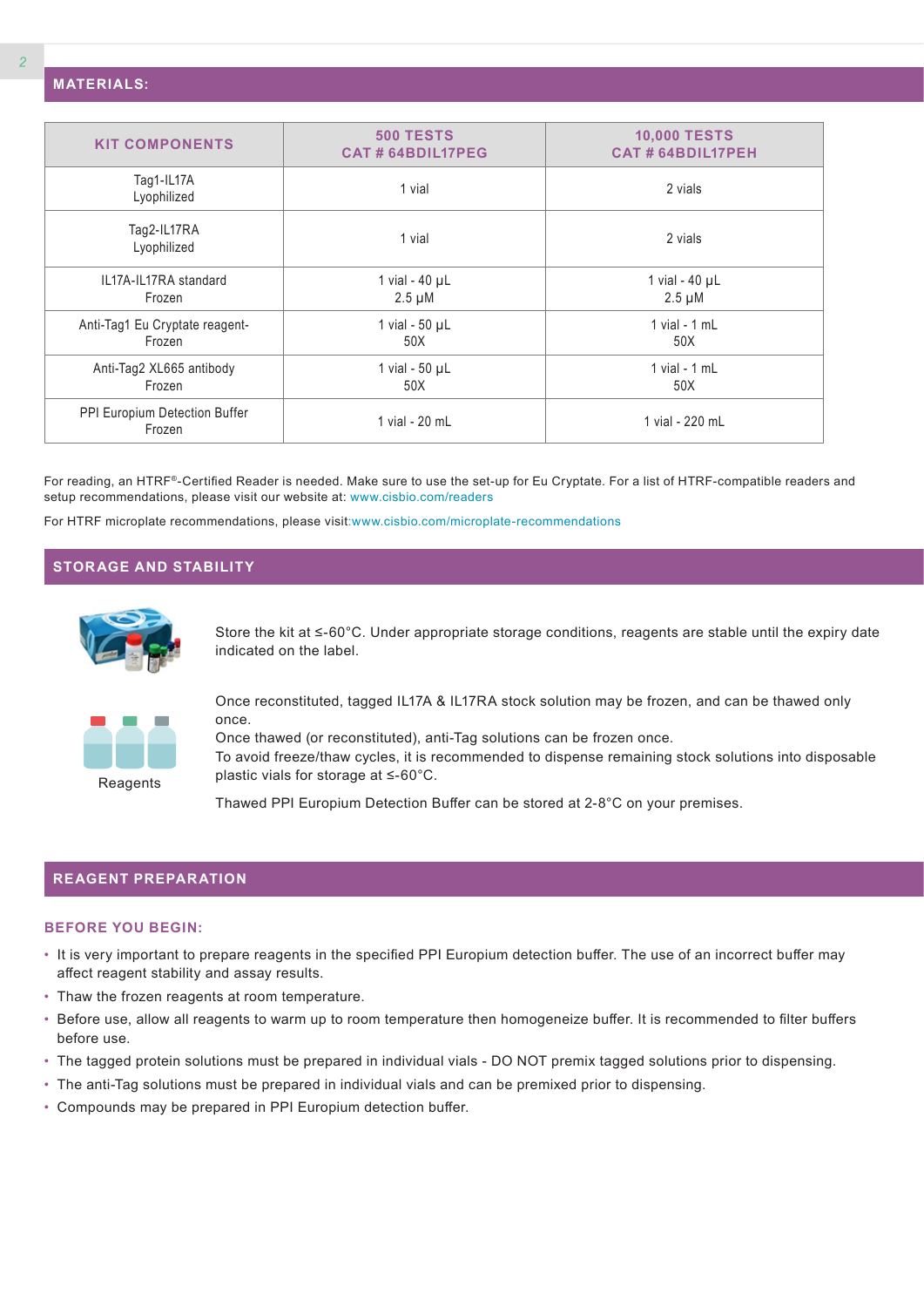## **TO PREPARE STOCK SOLUTIONS:**

Take care to prepare stock and working solutions according to the directions for the kit size you have purchased.

| <b>500 TESTS</b>                                                                                                                                                                                                     |                          | <b>10,000 TESTS</b>           |                                                                                                                                                                                                                    |  |  |
|----------------------------------------------------------------------------------------------------------------------------------------------------------------------------------------------------------------------|--------------------------|-------------------------------|--------------------------------------------------------------------------------------------------------------------------------------------------------------------------------------------------------------------|--|--|
|                                                                                                                                                                                                                      |                          | Tag1-IL17A                    |                                                                                                                                                                                                                    |  |  |
| Reconstitute the Tag1-IL17A with 200 µL of<br>distilled water in order to obtain a 10X stock<br>solution.<br>Mix gently, DO NOT vortex !<br>This stock solution can be frozen and stored at<br>$\leq 60^{\circ}$ C.  |                          |                               | Reconstitute the Tag1-IL17A with 2 mL of<br>distilled water in order to obtain a 10X stock<br>solution.<br>Mix gently, DO NOT vortex !<br>This stock solution can be frozen and stored at<br>$\leq 60^{\circ}$ C.  |  |  |
|                                                                                                                                                                                                                      |                          | Tag2-IL17RA                   |                                                                                                                                                                                                                    |  |  |
| Reconstitute the Tag2-IL17RA with 200 µL of<br>distilled water in order to obtain a 10X stock<br>solution.<br>Mix gently, DO NOT vortex !<br>This stock solution can be frozen and stored at<br>$\leq 60^{\circ}$ C. |                          |                               | Reconstitute the Tag2-IL17RA with 2 mL of<br>distilled water in order to obtain a 10X stock<br>solution.<br>Mix gently, DO NOT vortex !<br>This stock solution can be frozen and stored at<br>$\leq 60^{\circ}$ C. |  |  |
|                                                                                                                                                                                                                      |                          | IL17A-IL17RA Standard         |                                                                                                                                                                                                                    |  |  |
| Thaw the IL17A-IL17RA standard.<br>Mix gently.<br>This 5X standard stock solution can be frozen<br>and stored at $\leq 60^{\circ}$ C.                                                                                |                          |                               | Thaw the IL17A-IL17RA standard.<br>Mix gently.<br>This 5X standard stock solution can be frozen<br>and stored at $\leq 60^{\circ}$ C.                                                                              |  |  |
|                                                                                                                                                                                                                      |                          | Anti-Tag1 Eu Cryptate reagent |                                                                                                                                                                                                                    |  |  |
| Thaw the Anti-Tag1 Eu Cryptate reagent.<br>Mix gently.<br>This 50X Anti-Tag1 Eu Cryptate reagent stock<br>solution can be frozen and stored at $\leq 60^{\circ}$ C.                                                  |                          |                               | Thaw the Anti-Tag1 Eu Cryptate reagent.<br>Mix gently.<br>This 50X Anti-Tag1 Eu Cryptate reagent stock<br>solution can be frozen and stored at $\leq 60^{\circ}$ C.                                                |  |  |
|                                                                                                                                                                                                                      | Anti-Tag2 XL665 antibody |                               |                                                                                                                                                                                                                    |  |  |
| Thaw the Anti-Tag2 XL665 antibody.<br>Mix gently.<br>This 50X Anti-Tag2 XL665 antibody stock<br>solution can be frozen and stored at $\leq 60^{\circ}$ C.                                                            |                          |                               | Thaw the Anti-Tag2 XL665 antibody.<br>Mix gently.<br>This 50X Anti-Tag2 XL665 antibody stock<br>solution.can be frozen and stored at $\leq 60^{\circ}$ C.                                                          |  |  |
| PPI Europium Detection Buffer                                                                                                                                                                                        |                          |                               |                                                                                                                                                                                                                    |  |  |
| Thaw the PPI Europium Detection Buffer<br>The thawed buffer can be stored at 2-8°C on<br>your premises.                                                                                                              |                          |                               | Thaw the PPI Europium Detection Buffer<br>The thawed buffer can be stored at 2-8°C on<br>your premises                                                                                                             |  |  |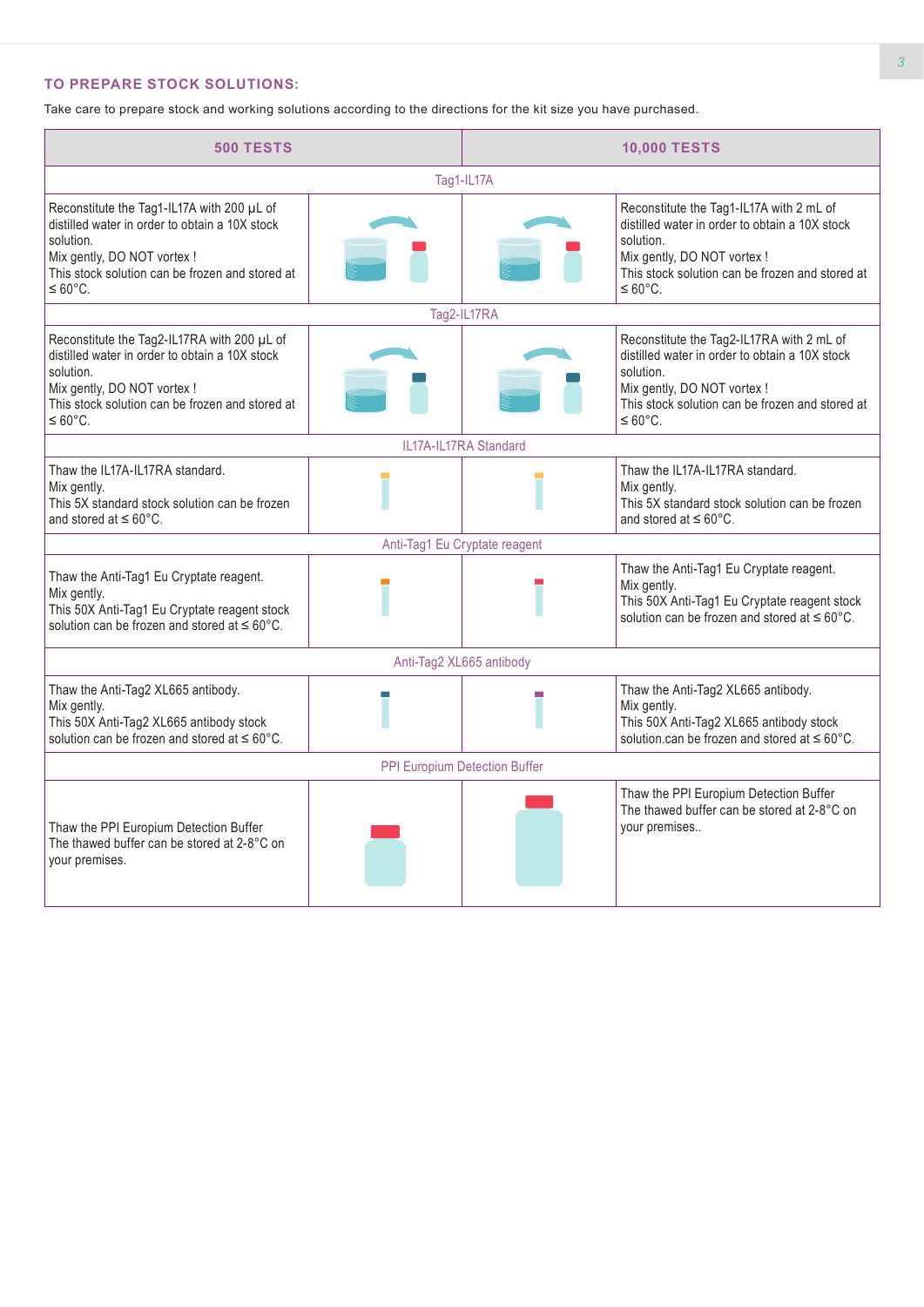### **TO PREPARE TAG1-IL17A AND TAG2-IL17RA WORKING SOLUTIONS:**

Each well requires 4 µL of each Tag-protein.



#### **TO PREPARE ANTI-TAG1 EU CRYPTATE REAGENT AND ANTI-TAG2 XL665 ANTIBODY WORKING SOLUTIONS:**

Each well requires 5 µL of each anti-Tag donor & acceptor reagents.

| <b>500 TESTS</b>                                                                                                                                                                                                                                                |                     |                   | <b>10,000 TESTS</b>                                                                                                                                                                                                                                         |  |  |  |
|-----------------------------------------------------------------------------------------------------------------------------------------------------------------------------------------------------------------------------------------------------------------|---------------------|-------------------|-------------------------------------------------------------------------------------------------------------------------------------------------------------------------------------------------------------------------------------------------------------|--|--|--|
| Anti-Tag1 Eu Cryptate reagent                                                                                                                                                                                                                                   |                     |                   |                                                                                                                                                                                                                                                             |  |  |  |
| Dilute 50-fold the 50X stock solution (thawed<br>reagent) of Anti-Tag1 Eu Cryptate reagent with<br>PPI Europium Detection Buffer:<br>e.g. 50 µL of reconstituted Anti-Tag1 Eu<br>Cryptate reagent stock solution + 2450 µL of<br>PPI Europium Detection Buffer. | 49 vol.<br>$1$ vol. | 49 vol.<br>1 vol. | Dilute 50-fold the 50X stock solution (thawed<br>reagent) of Anti-Tag1 Eu Cryptate reagent with<br>PPI Europium Detection Buffer:<br>e.g. 1 mL of reconstituted Anti-Tag1 Eu Cryptate<br>reagent stock solution + 49 mL of PPI Europium<br>Detection Buffer |  |  |  |
| Anti-Tag2 XL665 antibody                                                                                                                                                                                                                                        |                     |                   |                                                                                                                                                                                                                                                             |  |  |  |
| Dilute 50-fold the 50X stock solution (thawed<br>reagent) of Anti-Tag2 XL665 antibody with PPI<br>Europium Detection Buffer:<br>e.g. 50 µL of reconstituted Anti-Tag2 XL665<br>antibody stock solution + 2450 µL of PPI<br>Europium Detection Buffer.           | 49 vol.<br>1 vol.   | 1 vol.<br>49 vol. | Dilute 50-fold the 50X stock solution (thawed<br>reagent) of Anti-Tag2 XL665 antibody with PPI<br>Europium Detection Buffer:<br>e.g. 1 mL of reconstituted Anti-Tag2 XL665<br>antibody stock solution + 49 mL of PPI<br>Europium Detection Buffer.          |  |  |  |
| anti-Tag HTRF detection solutions (pre-mixed)                                                                                                                                                                                                                   |                     |                   |                                                                                                                                                                                                                                                             |  |  |  |
| Pre-mix the two ready-to-use anti-Tag HTRF<br>detection solutions just prior to dispensing the<br>reagents:<br>e.g. 2.5 mL of Anti-Tag1 Eu Cryptate reagent +<br>2.5 mL of Anti-Tag2 XL665 antibody                                                             | 1 vol.              | 1 vol.            | Pre-mix the two ready-to-use anti-Tag HTRF<br>detection solutions just prior to dispensing the<br>reagents:<br>e.g. 20 mL of Anti-Tag1 Eu Cryptate reagent +<br>20 mL of Anti-Tag2 XL665 antibody                                                           |  |  |  |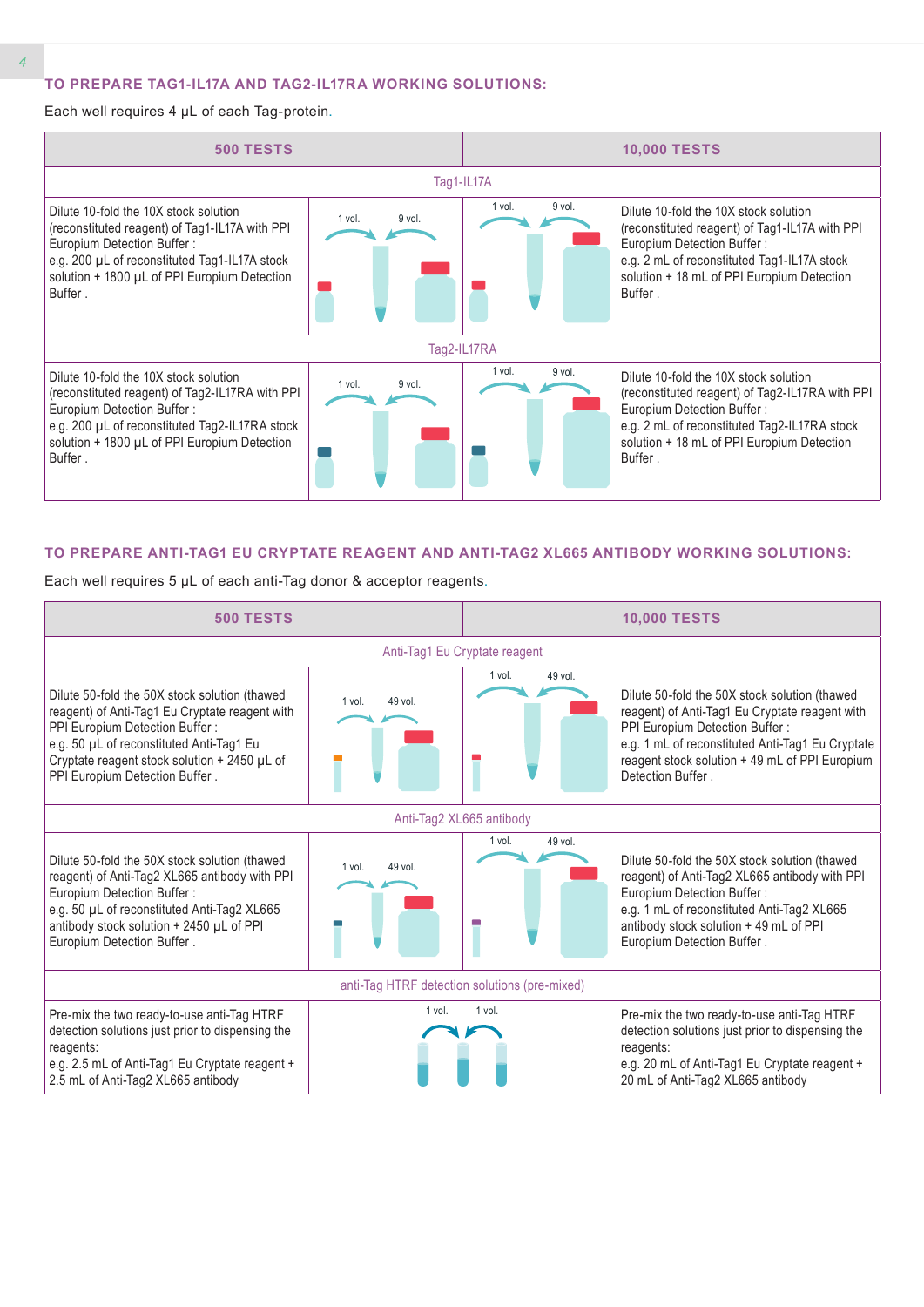### **TO PREPARE WORKING IL17A-IL17RA STANDARD SOLUTIONS:**

- Each well requires 2 µL of standard.
- In order to counteract any standard sticking, we recommend changing tips between each dilution.

A recommended standard dilution procedure is listed and illustrated below:

- 1. Thaw the standard vial, the concentration of the IL17A-IL17RA standard stock solution = 2.5 µM (2 500 000 pM)
- 2. Prepare the following dilutions:

•Dilute the thawed standard stock solution 5-fold with PPI Europium detection buffer.

In practice: take 10 µL of stock solution and add it to 40 µL of PPI Europium detection buffer. Mix gently. This yields the high standard (Std 7: 500 000 pM) for the top of the curve.

- •.Use the high standard (Std 7) to prepare the standard curve using 5-fold serial dilutions as follows:
	- Dispense 40 µL of PPI Europium detection buffer into each vial from Std 6 to Std 0
	- Add 10 µL of standard to 40 µL of PPI Europium detection buffer, mix gently and repeat the serial dilution to make standard solutions: std6, std5, std4, std3, std2, std1.

This will create 7 standards for the analyte. Std 0 is PPI Europium detection buffer alone.

![](_page_4_Figure_12.jpeg)

|                                                                                                | <b>STANDARD</b> | <b>SERIAL DILUTIONS</b>                                             |                            | <b>FINAL</b><br><b>CONCENTRATIONS</b> |
|------------------------------------------------------------------------------------------------|-----------------|---------------------------------------------------------------------|----------------------------|---------------------------------------|
| Standard Stock solution                                                                        |                 | Thaw the IL17A-IL17RA standard stock solution                       | $2.5 \mu M$ (2 500 000 pM) |                                       |
|                                                                                                | Standard 7      | 10 µL standard stock solution + 40 µL PPI Europium detection buffer | 500 000 pM                 | 50 000 pM                             |
| Standard 6<br>Standard 5<br>Standard 4<br>Standard 3<br>Standard 2<br>Standard 1<br>Standard 0 |                 | 10 µL Standard 7 + 40 µL PPI Europium detection buffer              | 100 000 pM                 | 10 000 pM                             |
|                                                                                                |                 | 10 µL Standard 6 + 40 µL PPI Europium detection buffer              | 20 000 pM                  | 2000 pM                               |
|                                                                                                |                 | 10 µL Standard 5 + 40 µL PPI Europium detection buffer              | 4 000 pM                   | 400 pM                                |
|                                                                                                |                 | 10 µL Standard 4 + 40 µL PPI Europium detection buffer              | 800 pM                     | 80 pM                                 |
|                                                                                                |                 | 10 µL Standard 3 + 40 µL PPI Europium detection buffer              | 160 pM                     | 16pM                                  |
|                                                                                                |                 | 10 µL Standard 2 + 40 µL PPI Europium detection buffer              | 32 pM                      | $3.2 \text{ pM}$                      |
|                                                                                                |                 | 40 µL PPI Europium detection buffer                                 | 0 pM                       | 0 <sub>pM</sub>                       |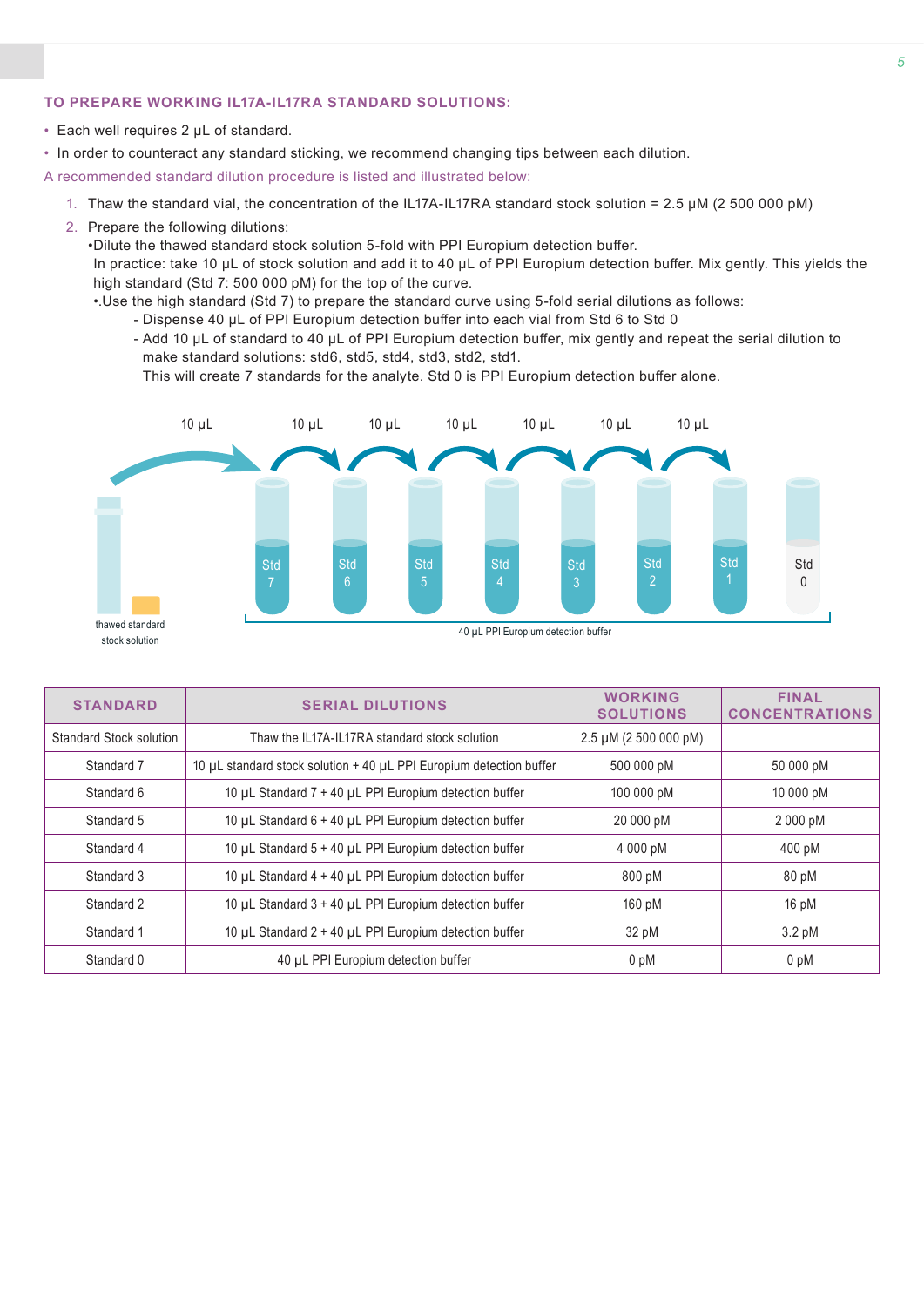|                                      | <b>ASSAY PROTOCOL</b> |                                                                                                    |                                                                                                                            |  |  |  |  |  |
|--------------------------------------|-----------------------|----------------------------------------------------------------------------------------------------|----------------------------------------------------------------------------------------------------------------------------|--|--|--|--|--|
|                                      |                       | Standard                                                                                           | Samples                                                                                                                    |  |  |  |  |  |
| $\overline{\phantom{0}}$<br>TEP<br>ທ |                       | Dispense into each standard well<br>2 µL of standard<br>4 µL of Tag1-IL17A<br>4 µL of Tag2-IL17RA. | Dispense into each sample well<br>2 µL of compound/antibody or buffer<br>4 µL of Tag1-IL17A<br>4 µL of Tag2-IL17RA.        |  |  |  |  |  |
| $\mathbf{\Omega}$<br><b>STEP</b>     |                       |                                                                                                    | Dispense into all standard & sample wells 10 µL of pre-mixed<br>Anti-Tag1 Eu Cryptate reagent and Anti-Tag2 XL665 antibody |  |  |  |  |  |
| က<br>TEP<br>ທ                        |                       | Seal the plate and incubate for Overnight at room temperature                                      |                                                                                                                            |  |  |  |  |  |
| 4<br>TEP<br>ທ                        | $\blacktriangledown$  | Remove the plate sealer and read on an HTRF® compatible reader.                                    |                                                                                                                            |  |  |  |  |  |

## **STANDARD PROTOCOL FOR INHIBITORY ASSAY IN 20 μL FINAL VOLUME**

|                  | Standard                 | <b>Inhibitor</b>         | Tag1-IL17A               | Tag2-IL17RA              | Anti-Tag1 Eu<br>Cryptate reagent | Anti-Tag2 XL665<br>antibody | PPI Europium<br>detection buffer |
|------------------|--------------------------|--------------------------|--------------------------|--------------------------|----------------------------------|-----------------------------|----------------------------------|
| Standard         | $2 \mu L$                | $\overline{\phantom{a}}$ | $4 \mu L$                | $4 \mu L$                | $5 \mu L$                        | $5 \mu L$                   | $\overline{\phantom{a}}$         |
| Sample           | $\sim$                   | $2 \mu L$                | $4 \mu L$                | $4 \mu L$                | $5 \mu L$                        | 5 <sub>µ</sub>              |                                  |
| Positive control | $\overline{\phantom{a}}$ | $\overline{\phantom{a}}$ | $4 \mu L$                | $4 \mu L$                | $5 \mu L$                        | $5 \mu L$                   | $2 \mu L$                        |
| Negative control | $\overline{\phantom{a}}$ |                          | 4 µL                     | $\overline{\phantom{a}}$ | $5 \mu L$                        | 5 <sub>µ</sub>              | $6 \mu L$                        |
| Buffer control   | $\overline{\phantom{a}}$ | ۰                        | $\overline{\phantom{a}}$ | $\overline{\phantom{a}}$ | $\overline{\phantom{a}}$         | $\overline{\phantom{a}}$    | $20 \mu L$                       |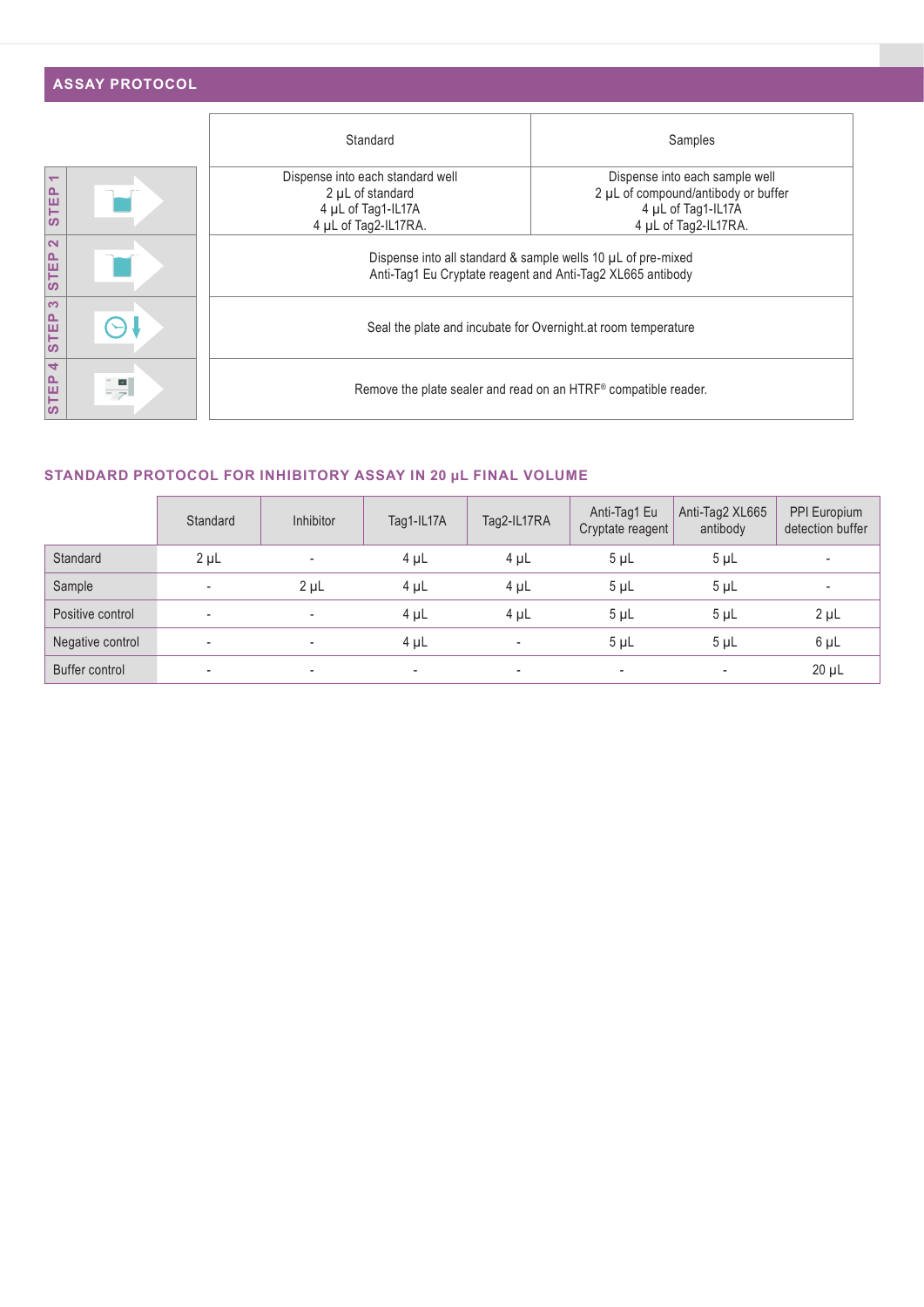### **EXAMPLE OF PLATE MAP**

|             |                                                                                                                                   | $\overline{2}$ | $\overline{3}$ | 4                                                                                                    | $\overline{5}$ | 6 <sup>°</sup> |
|-------------|-----------------------------------------------------------------------------------------------------------------------------------|----------------|----------------|------------------------------------------------------------------------------------------------------|----------------|----------------|
| A           | Buffer control:<br>20 µL PPI Europium detection<br>buffer                                                                         | Repeat Well A1 | Repeat Well A1 | Compound:<br>2 µL compound<br>4 µL Tag1-IL17A<br>4 µL Tag2-IL17RA<br>10 µL pre-mix anti-Tag reagents | Repeat Well A4 | Repeat Well A4 |
| B           | Negative control:<br>6 µL PPI Europium detection buffer<br>4 µL Tag1-IL17A<br>10 µL pre-mix anti-Tag reagents                     | Repeat Well B1 | Repeat Well B1 | Compound:<br>2 µL compound<br>4 µL Tag1-IL17A<br>4 µL Tag2-IL17RA<br>10 µL pre-mix anti-Tag reagents | Repeat Well B4 | Repeat Well B4 |
| $\mathsf C$ | Positive control:<br>2 µL PPI Europium detection buffer<br>4 µL Tag1-IL17A<br>4 µL Tag2-IL17RA<br>10 µL pre-mix anti-Tag reagents | Repeat Well C1 | Repeat Well C1 | Compound:<br>2 µL compound<br>4 µL Tag1-IL17A<br>4 µL Tag2-IL17RA<br>10 µL pre-mix anti-Tag reagents | Repeat Well C4 | Repeat Well C4 |
| D           | Std 0:<br>2 µL Standard 0<br>4 µL Tag1-IL17A<br>4 µL Tag2-IL17RA<br>10 µL pre-mix anti-Tag reagents                               | Repeat Well D1 | Repeat Well D1 | Compound:<br>2 µL compound<br>4 µL Tag1-IL17A<br>4 µL Tag2-IL17RA<br>10 µL pre-mix anti-Tag reagents | Repeat Well D4 | Repeat Well D4 |
| E.          | Std 1:<br>2 µL Standard 1<br>4 µL Tag1-IL17A<br>4 µL Tag2-IL17RA<br>10 µL pre-mix anti-Tag reagents                               | Repeat Well E1 | Repeat Well E1 | Compound:<br>2 µL compound<br>4 µL Tag1-IL17A<br>4 µL Tag2-IL17RA<br>10 µL pre-mix anti-Tag reagents | Repeat Well E4 | Repeat Well E4 |
| F           | Std 2:<br>2 µL Standard 2<br>4 µL Tag1-IL17A<br>4 µL Tag2-IL17RA<br>10 µL pre-mix anti-Tag reagents                               | Repeat Well F1 | Repeat Well F1 | Compound:<br>2 µL compound<br>4 µL Tag1-IL17A<br>4 µL Tag2-IL17RA<br>10 µL pre-mix anti-Tag reagents | Repeat Well F4 | Repeat Well F4 |
| G           | Std 3:<br>2 µL Standard 3<br>4 µL Tag1-IL17A<br>4 µL Tag2-IL17RA<br>10 µL pre-mix anti-Tag reagents                               | Repeat Well G1 | Repeat Well G1 | Compound:<br>2 µL compound<br>4 µL Tag1-IL17A<br>4 µL Tag2-IL17RA<br>10 µL pre-mix anti-Tag reagents | Repeat Well G4 | Repeat Well G4 |
| Н           | Std 4:<br>2 µL Standard 4<br>4 µL Tag1-IL17A<br>4 µL Tag2-IL17RA<br>10 µL pre-mix anti-Tag reagents                               | Repeat Well H1 | Repeat Well H1 |                                                                                                      |                |                |
|             | Std 5:<br>2 µL Standard 5<br>4 µL Tag1-IL17A<br>4 µL Tag2-IL17RA<br>10 µL pre-mix anti-Tag reagents                               | Repeat Well I1 | Repeat Well I1 |                                                                                                      |                |                |
| J           | Std 6:<br>2 µL Standard 6<br>4 µL Tag1-IL17A<br>4 µL Tag2-IL17RA<br>10 µL pre-mix anti-Tag reagents                               | Repeat Well J1 | Repeat Well J1 |                                                                                                      |                |                |
| K.          | Std 7:<br>2 µL Standard 7<br>4 µL Tag1-IL17A<br>4 µL Tag2-IL17RA<br>10 µL pre-mix anti-Tag reagents                               | Repeat Well K1 | Repeat Well K1 |                                                                                                      |                |                |